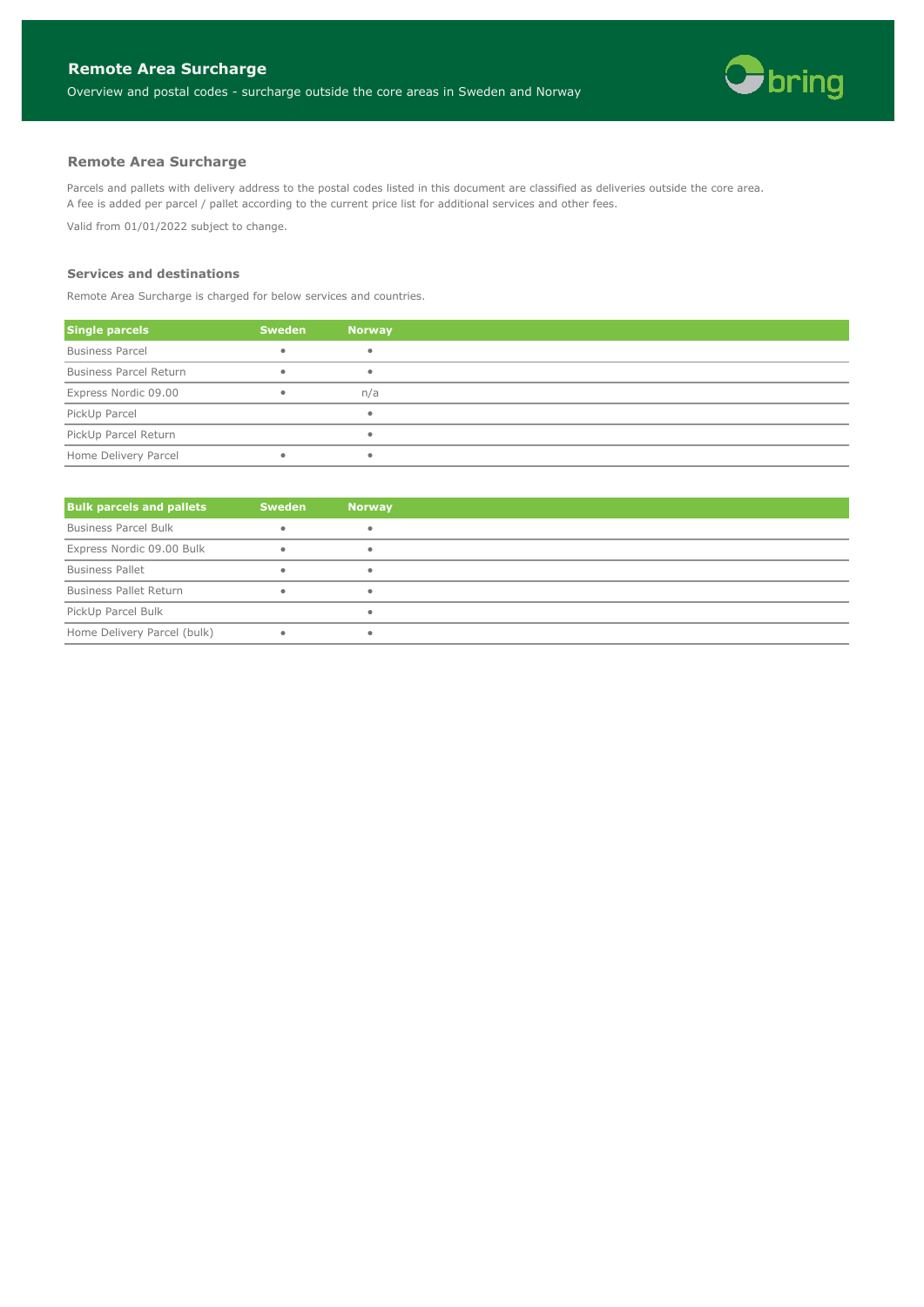Postal code list - Sweden



### **Sweden**

|       |       |       | 43951 |       |       |       |       | 59199 |       | 67192 | 69591 | 73291 |       |       |       |       | 84396 |
|-------|-------|-------|-------|-------|-------|-------|-------|-------|-------|-------|-------|-------|-------|-------|-------|-------|-------|
| 13025 | 28396 | 36295 |       | 45761 | 47172 | 51260 | 57161 |       | 62467 |       |       |       | 74731 | 77497 | 81340 | 82961 |       |
| 13033 | 28593 | 36296 | 43952 | 45772 | 47173 | 51261 | 57162 | 59291 | 63517 | 67193 | 69592 | 73292 | 74732 | 77498 | 81394 | 82962 | 84398 |
| 13034 | 28793 | 36297 | 43953 | 45773 | 47190 | 51262 | 57163 | 59292 | 64191 | 67194 | 69593 | 73293 | 74740 | 77499 | 81395 | 82991 | 84491 |
| 13036 | 28946 | 36298 | 43954 | 45793 | 47191 | 51263 | 57164 | 59293 | 64192 | 67195 | 69594 | 73294 | 74741 | 77595 | 81396 | 82995 | 84493 |
| 13038 | 28947 | 36334 | 43955 | 45795 | 47192 | 51264 | 57165 | 59373 | 64193 | 67196 | 69595 | 73298 | 74742 | 77670 | 81691 | 82996 | 84494 |
| 13039 | 28994 | 36335 | 43961 | 45796 | 47193 | 51265 | 57166 | 59374 | 64194 | 67197 | 69596 | 73360 | 74743 | 77671 | 81692 | 82998 | 84495 |
| 13041 | 29374 | 36392 | 43962 | 45797 | 47194 | 51294 | 57167 | 59391 | 64195 | 67198 | 69597 | 73361 | 74744 | 77672 | 81693 | 83348 | 84496 |
| 13042 | 29393 | 36393 | 43963 | 45830 | 47195 | 51295 | 57168 | 59397 | 64196 | 67292 | 69673 | 73362 | 74791 | 77673 | 81694 | 83349 | 84497 |
| 13043 | 29394 | 36433 | 43964 | 45831 | 47197 | 51454 | 57169 | 59471 | 64197 | 67293 | 69674 | 73363 | 74792 | 77674 | 81695 | 83359 | 84498 |
|       |       |       |       |       |       |       |       |       |       |       |       |       |       |       |       |       |       |
| 13044 | 29395 | 36443 | 43965 | 45832 | 47198 | 51455 | 57171 | 59491 | 64293 | 67294 | 69676 | 73373 | 74793 | 77695 | 81730 | 83361 | 84552 |
| 13045 | 31151 | 36491 | 43972 | 45840 | 47231 | 51462 | 57176 | 59492 | 64294 | 67295 | 69693 | 73375 | 74794 | 77696 | 81740 | 83391 | 84571 |
| 13055 | 31152 | 36493 | 43974 | 45870 | 47232 | 51493 | 57191 | 59493 | 64295 | 67296 | 69694 | 73395 | 74795 | 77697 | 81791 | 83392 | 84572 |
| 13056 | 31162 | 36495 | 43975 | 45891 | 47291 | 51494 | 57192 | 59494 | 64360 | 67337 | 69696 | 73398 | 74840 | 77698 | 81792 | 83393 | 84573 |
| 13337 | 31163 | 36496 | 43991 | 45892 | 47292 | 51794 | 57295 | 59591 | 64396 | 67396 | 69697 | 73399 | 74841 | 77760 | 81793 | 83394 | 84591 |
| 13467 | 31253 | 36497 | 43992 | 45893 | 47293 | 51992 | 57361 | 59791 | 64397 | 67397 | 69730 | 73591 | 74842 | 77791 | 81794 | 83395 | 84595 |
| 13492 | 31451 | 36594 | 43993 | 45894 | 47294 | 51993 | 57373 | 59796 | 64398 | 67398 | 69731 | 73592 | 74850 | 77793 | 81930 | 83396 | 84597 |
| 13569 | 31452 | 37292 | 43994 | 45896 | 47295 | 51995 | 57392 | 59797 | 64561 | 67399 | 69732 | 73761 | 74892 | 77794 | 81961 | 83397 | 84598 |
| 13796 | 31491 | 37337 | 44191 | 45897 | 47296 | 51996 | 57394 | 59871 | 64562 | 68051 | 69791 | 73790 | 74894 | 78061 | 81963 | 83398 | 84599 |
| 13950 | 31492 | 37338 | 44194 | 46177 | 47297 | 51997 | 57395 | 59872 | 64592 | 68052 | 69792 | 73830 | 74896 | 78064 | 81964 | 83399 | 84631 |
| 13953 | 31494 | 37339 | 44265 | 46178 | 47298 | 52153 | 57399 | 59873 | 64593 | 68060 | 69793 | 73831 | 74960 | 78066 | 81965 | 83499 | 84671 |
|       |       |       |       |       |       |       |       |       |       |       |       |       |       |       |       |       |       |
| 13954 | 33172 | 37340 | 44266 | 46179 | 47331 | 52154 | 57454 | 59892 | 64596 | 68061 | 71172 | 73832 | 74961 | 78067 | 81966 | 83542 | 84672 |
| 13955 | 33173 | 37371 | 44267 | 46196 | 47332 | 52155 | 57455 | 59893 | 64597 | 68063 | 71176 | 73833 | 74962 | 78068 | 82158 | 83561 | 84673 |
| 13956 | 33174 | 37379 | 45178 | 46197 | 47333 | 52198 | 57471 | 59894 | 64693 | 68065 | 71177 | 73834 | 74963 | 78069 | 82167 | 83562 | 84674 |
| 13974 | 33176 | 37492 | 45179 | 46199 | 47334 | 52291 | 57472 | 59896 | 64694 | 68193 | 71192 | 73835 | 74970 | 78196 | 82168 | 83563 | 84691 |
| 13975 | 33177 | 37495 | 45195 | 46269 | 47391 | 52292 | 57473 | 59897 | 64695 | 68196 | 71193 | 73850 | 74971 | 78199 | 82192 | 83564 | 84692 |
| 13990 | 33194 | 37692 | 45204 | 46294 | 47392 | 52294 | 57474 | 59898 | 64696 | 68240 | 71194 | 73891 | 74972 | 78291 | 82195 | 83567 | 84693 |
| 14895 | 33196 | 37693 | 45205 | 46295 | 47393 | 52378 | 57475 | 59991 | 64791 | 68290 | 71195 | 73892 | 75577 | 78390 | 82198 | 83568 | 84694 |
| 14992 | 33198 | 38273 | 45250 | 46296 | 47394 | 52391 | 57476 | 59992 | 64792 | 68291 | 71196 | 73970 | 75578 | 78392 | 82391 | 83592 | 84695 |
| 14995 | 33375 | 38274 | 45251 | 46297 | 47395 | 52395 | 57493 | 59993 | 64793 | 68292 | 71197 | 73992 | 75591 | 78393 | 82392 | 83593 | 84696 |
| 15196 | 33376 | 38473 | 45252 | 46371 | 47396 | 52396 | 57495 | 59994 | 64830 | 68293 | 71198 | 73993 | 75595 | 78542 | 82393 | 83594 | 84697 |
| 15393 | 33377 | 38592 | 45260 | 46372 | 47397 | 52399 | 57496 | 60596 | 64831 | 68294 | 71291 | 74010 | 75596 | 78543 | 82477 | 83597 | 84698 |
| 15394 | 33378 | 38595 | 45295 | 46375 | 47398 | 52496 | 57497 | 61024 | 64930 | 68362 | 71293 | 74011 | 76015 | 79015 | 82478 | 83598 | 85561 |
| 15396 | 33392 | 38663 | 45296 | 46393 | 47399 | 53032 | 57498 | 61025 | 64991 | 68391 | 71294 | 74012 | 76017 | 79021 | 82479 | 83599 | 85592 |
| 15593 | 33593 | 38664 | 45393 | 46395 | 47431 | 53197 | 57592 | 61027 | 65595 | 68394 | 71295 | 74045 | 76018 | 79022 | 82495 | 83771 | 85598 |
| 15594 | 33594 | 38770 | 45430 | 46396 | 47432 | 53198 | 57593 | 61029 | 65596 | 68395 | 71391 | 74046 | 76019 | 79023 | 82496 | 83772 | 85599 |
| 17892 | 34171 | 38771 | 45431 | 46397 | 47470 | 53199 | 57594 | 61031 | 66191 | 68591 | 71392 | 74047 | 76021 | 79024 | 82596 | 83775 | 86193 |
| 18495 | 34172 | 38772 | 45432 | 46440 | 47471 | 54291 | 57692 | 61033 | 66195 | 68593 | 71393 | 74241 | 76049 | 79025 | 82662 | 83792 | 86291 |
| 18496 | 34173 | 38773 | 45491 |       | 47474 | 54294 | 57693 | 61172 | 66196 | 68594 | 71394 | 74242 | 76111 | 79026 | 82667 | 83793 | 86492 |
|       |       |       |       | 46450 |       |       |       |       |       |       |       |       |       |       |       |       |       |
| 18497 | 34176 | 38774 | 45492 | 46461 | 47491 | 54491 | 57750 | 61173 | 66250 | 68597 | 71472 | 74243 | 76112 | 79070 | 82668 | 83794 | 87191 |
| 18499 | 34177 | 38775 | 45493 | 46462 | 47492 | 54494 | 57751 | 61174 | 66295 | 68692 | 71491 | 74250 | 76113 | 79090 | 82669 | 83796 | 87192 |
| 18541 | 34193 | 38850 | 45494 | 46463 | 47493 | 54572 | 57790 | 61176 | 66296 | 68695 | 71492 | 74291 | 76175 | 79091 | 82694 | 83799 | 87194 |
| 18591 | 34253 | 38893 | 45495 | 46464 | 47494 | 54591 | 57792 | 61191 | 66297 | 68696 | 71531 | 74293 | 76176 | 79191 | 82695 | 84144 | 87294 |
| 18599 | 34262 | 38899 | 45541 | 46465 | 47495 | 54592 | 57793 | 61197 | 66298 | 68697 | 71532 | 74294 | 76193 | 79195 | 82740 | 84193 | 87391 |
| 26195 | 34263 | 39592 | 45561 | 46491 | 47496 | 54593 | 57794 | 61198 | 66495 | 68698 | 71572 | 74296 | 76194 | 79196 | 82752 | 84194 | 88192 |
| 26454 | 34391 | 39595 | 45595 | 46492 | 47531 | 54673 | 57874 | 61199 | 66496 | 68891 | 71591 | 74297 | 76196 | 79292 | 82753 | 84195 | 88195 |
| 26691 | 34392 | 39598 | 45596 | 46495 | 47532 | 54693 | 57875 | 61291 | 66592 | 68892 | 71592 | 74350 | 76296 | 79293 | 82754 | 84196 | 88196 |
| 26693 | 34393 | 43080 | 45597 | 46890 | 47535 | 54694 | 57891 | 61295 | 66593 | 69370 | 71593 | 74371 | 76297 | 79294 | 82763 | 84197 | 88197 |
| 26694 | 34395 | 43081 | 45598 | 47130 | 47536 | 54695 | 57892 | 61497 | 66691 | 69373 | 71594 | 74386 | 76298 | 79296 | 82770 | 84198 | 88198 |
| 26695 | 34396 | 43082 | 45647 | 47131 | 47537 | 54874 | 57893 | 61498 | 66692 | 69391 | 71595 | 74387 | 76453 | 79392 | 82771 | 84199 | 88199 |
| 26876 | 34397 | 43083 | 45655 | 47132 | 47540 | 54891 | 57894 | 61591 | 66693 | 69392 | 71596 | 74392 | 76454 | 79397 | 82772 | 84271 | 88291 |
| 27566 | 35574 | 43084 | 45660 | 47133 | 47541 | 54892 | 57895 | 61592 | 66694 | 69393 | 71691 | 74393 | 76457 | 79495 | 82773 | 84291 | 88293 |
| 27567 | 35596 | 43085 | 45661 | 47141 | 47542 | 54993 | 57992 | 61593 | 66695 | 69394 | 71692 | 74394 | 76492 | 79498 | 82775 | 84292 | 88295 |
|       |       |       |       |       |       |       |       |       |       |       |       |       |       |       |       |       |       |
| 27568 | 35597 | 43269 | 45662 | 47142 | 47545 | 56394 | 57993 | 61596 | 66830 | 69395 | 71693 | 74492 | 77010 | 79592 | 82776 | 84293 | 88370 |
| 27570 | 36154 | 43299 | 45692 | 47143 | 47550 | 56592 | 59039 | 61691 | 66831 | 69472 | 71694 | 74493 | 77012 | 79596 | 82795 | 84294 | 88371 |
| 27571 | 36195 | 43930 | 45693 | 47144 | 47551 | 56593 | 59042 | 61790 | 66832 | 69492 | 71891 | 74496 | 77013 | 79630 | 82891 | 84295 | 88372 |
| 27572 | 36196 | 43931 | 45694 | 47150 | 47552 | 56594 | 59046 | 62330 | 66840 | 69493 | 73113 | 74497 | 77014 | 79631 | 82892 | 84296 | 88391 |
| 27575 | 36254 | 43932 | 45730 | 47151 | 47553 | 56596 | 59053 | 62331 | 66891 | 69497 | 73114 | 74598 | 77194 | 79690 | 82893 | 84297 | 88392 |
| 28269 | 36256 | 43933 | 45731 | 47160 | 51174 | 56597 | 59190 | 62332 | 66892 | 69498 | 73115 | 74599 | 77270 | 79691 | 82895 | 84299 | 88393 |
| 28371 | 36257 | 43934 | 45732 | 47161 | 51192 | 56693 | 59194 | 62456 | 66893 | 69499 | 73196 | 74694 | 77290 | 79699 | 82899 | 84391 | 88394 |
| 28372 | 36258 | 43935 | 45750 | 47162 | 51193 | 56793 | 59195 | 62460 | 66894 | 69550 | 73271 | 74695 | 77294 | 81240 | 82951 | 84392 | 88395 |
| 28376 | 36292 | 43936 | 45751 | 47170 | 51194 | 56892 | 59197 | 62465 | 66895 | 69560 | 73272 | 74696 | 77467 | 81293 | 82952 | 84393 | 88396 |
| 28394 | 36293 | 43937 | 45760 | 47171 | 51195 | 56893 | 59198 | 62466 | 66992 | 69572 | 73273 | 74730 | 77468 | 81294 | 82953 | 84394 | 88397 |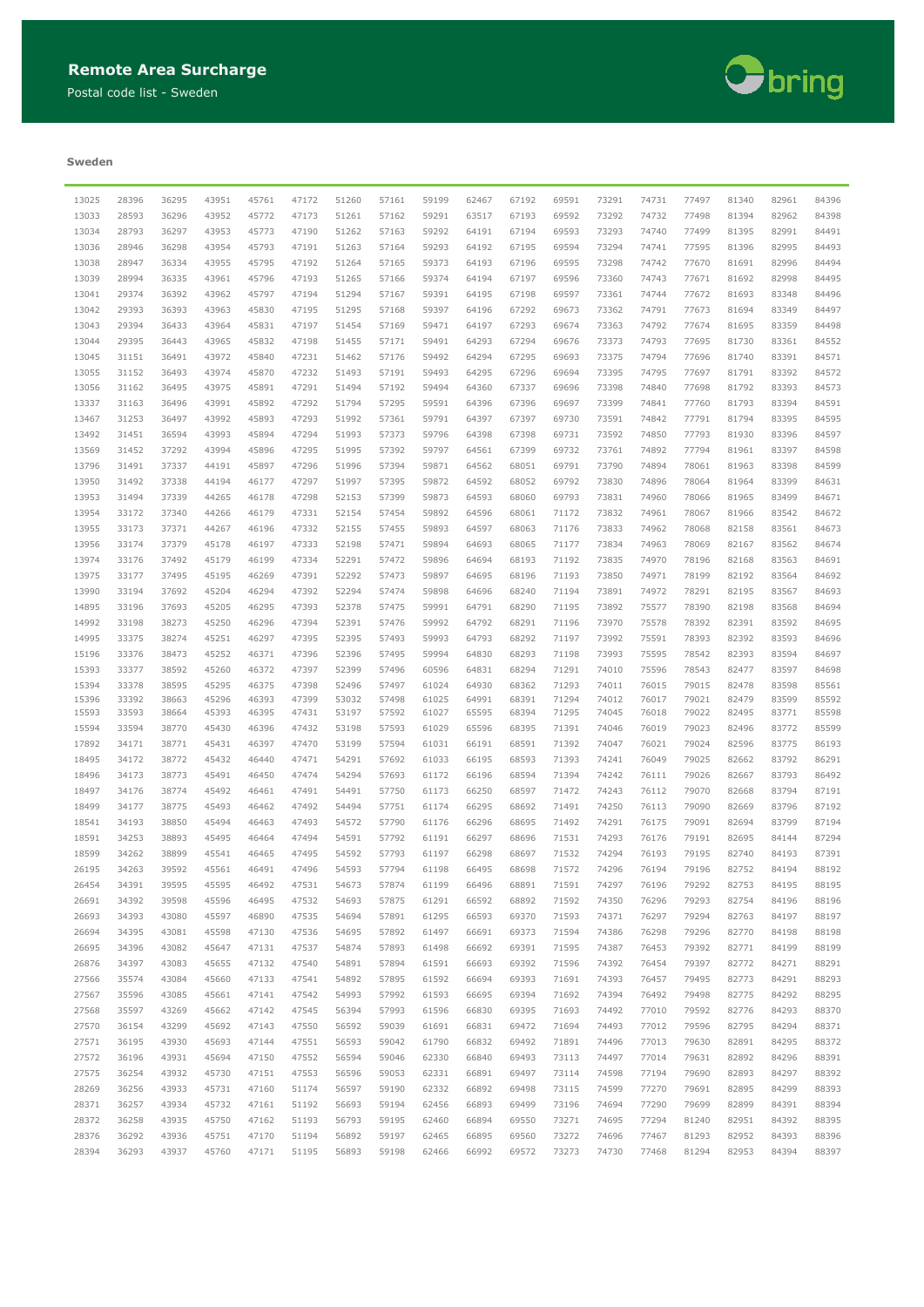Postal codes list - Sweden

#### **continuation Sweden**

 93593 96024 93692 96030 93693 96032



| 89050 | 91931 | 93694 | 96033 |
|-------|-------|-------|-------|
| 89051 | 91932 | 93695 | 96146 |
| 89054 | 91991 | 93733 | 96191 |
| 89195 | 91992 | 93791 | 96192 |
| 89196 | 91993 | 93792 | 96194 |
| 89391 | 91994 | 93793 | 96195 |
| 89395 | 91995 | 93794 | 96197 |
|       |       |       |       |
| 89396 | 92034 | 93795 | 96198 |
| 89399 | 92039 | 93796 | 96202 |
| 89530 | 92040 | 93892 | 96203 |
| 89591 | 92041 | 93893 | 96205 |
| 89592 | 92042 | 93894 | 96298 |
| 89593 | 92064 | 93895 | 96299 |
| 89597 | 92066 | 93896 | 98010 |
| 89598 | 92129 | 93991 | 98013 |
| 89599 | 92191 | 93992 | 98014 |
| 89693 | 92192 | 93993 | 98016 |
| 90586 | 92193 | 93994 | 98020 |
| 90593 | 92194 | 93995 |       |
|       |       |       | 98041 |
| 90594 | 92195 | 94192 | 98042 |
| 91088 | 92199 | 94199 | 98045 |
| 91191 | 92231 | 94203 | 98060 |
| 91192 | 92232 | 94204 | 98061 |
| 91193 | 92267 | 94205 | 98062 |
| 91194 | 92273 | 94291 | 98063 |
| 91290 | 92275 | 94292 | 98065 |
| 91291 | 92278 | 94293 | 98107 |
| 91292 | 92291 | 94294 | 98193 |
| 91293 | 92292 | 94295 | 98194 |
| 91294 | 92293 | 94492 | 98195 |
|       |       |       |       |
| 91295 | 92294 | 94493 | 98199 |
| 91297 | 92295 | 94592 | 98203 |
| 91298 | 92394 | 94593 | 98204 |
| 91299 | 92395 | 94631 | 98205 |
| 91490 | 92397 | 94640 | 98206 |
| 91491 | 92398 | 94691 | 98207 |
| 91493 | 92399 | 94692 | 98260 |
| 91494 | 92492 | 94699 | 98291 |
| 91495 | 92493 | 95042 | 98292 |
| 91496 | 92494 | 95204 | 98299 |
|       |       |       |       |
| 91497 | 92495 | 95293 | 98491 |
| 91534 | 93027 | 95295 | 98492 |
| 91591 | 93061 | 95296 | 98494 |
| 91594 | 93081 | 95393 | 98495 |
| 91595 | 93082 | 95394 | 98499 |
| 91596 | 93086 | 95592 |       |
| 91597 | 93091 | 95595 |       |
| 91691 | 93193 | 95596 |       |
| 91692 | 93194 | 95599 |       |
| 91693 | 93196 | 95691 |       |
| 91695 | 93399 | 95692 |       |
|       |       |       |       |
| 91702 | 93461 | 95693 |       |
| 91703 | 93493 | 95698 |       |
| 91704 | 93494 | 95699 |       |
| 91791 | 93495 | 95723 |       |
| 91793 | 93496 | 95791 |       |
| 91794 | 93498 | 95793 |       |
| 91795 | 93591 | 95794 |       |
| 91799 | 93592 | 95795 |       |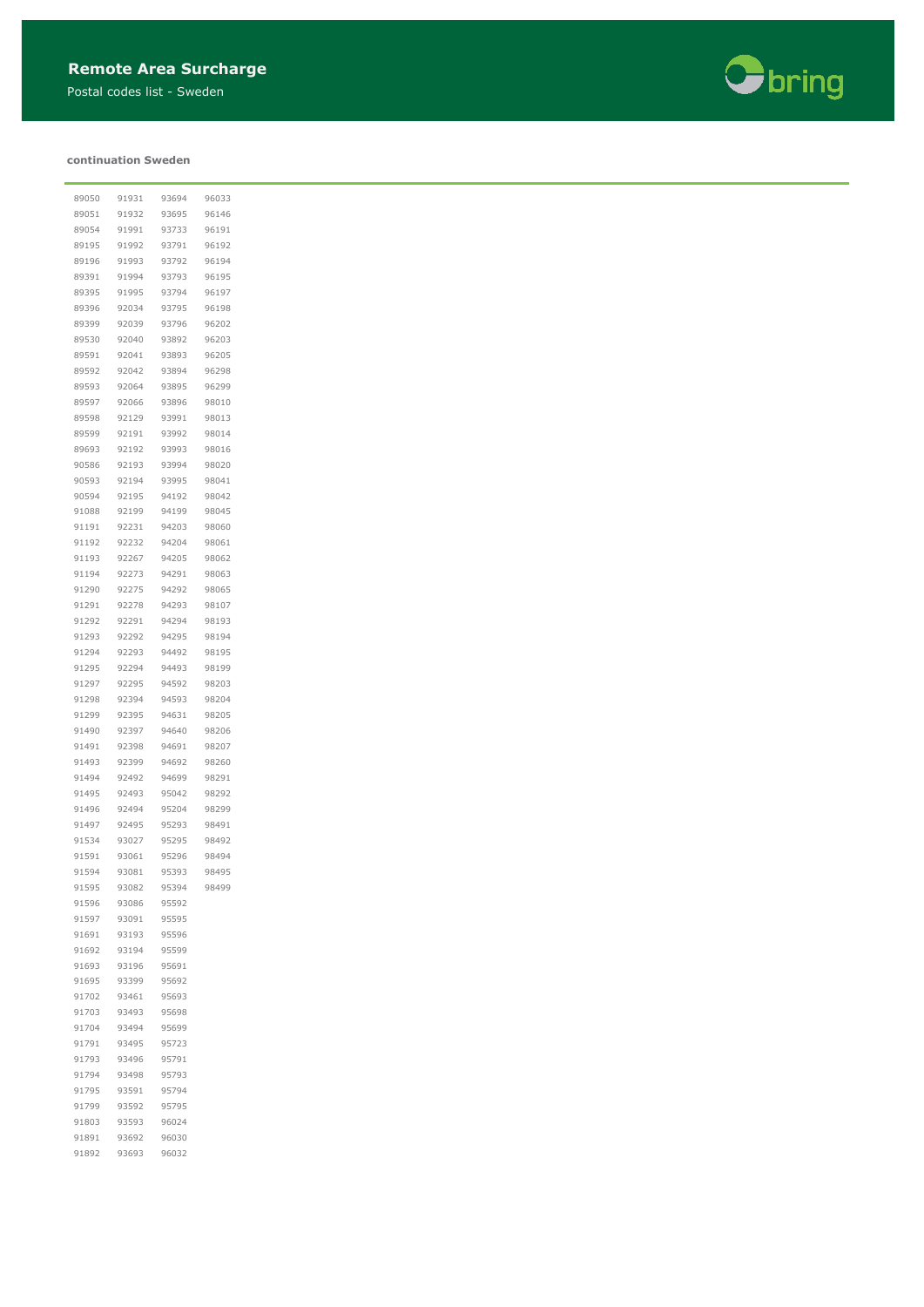Postal codes list - Norway



#### **Norway**

| 1404 | 1954 | 2334 | 2608 | 2834 | 3320 | 3683 | 4134 | 4463 | 4830 | 5385 | 5593 | 5778 | 6165 | 6687 | 6868 | 6993 | 7284 |
|------|------|------|------|------|------|------|------|------|------|------|------|------|------|------|------|------|------|
| 1406 | 1960 | 2335 | 2610 | 2835 | 3322 | 3690 | 4137 | 4473 | 4832 | 5387 | 5596 | 5780 | 6183 | 6690 | 6869 | 6995 | 7285 |
| 1414 | 1963 | 2337 | 2611 | 2836 | 3330 | 3691 | 4139 | 4480 | 4834 | 5388 | 5598 | 5783 | 6184 | 6693 | 6870 | 6996 | 7286 |
| 1420 | 1970 | 2338 | 2612 | 2838 | 3340 | 3692 | 4146 | 4484 | 4863 | 5392 | 5600 | 5784 | 6190 | 6694 | 6871 | 7039 | 7287 |
| 1445 | 2009 | 2340 | 2614 | 2839 | 3350 | 3697 | 4150 | 4485 | 4865 | 5394 | 5610 | 5785 | 6196 | 6697 | 6872 | 7057 | 7288 |
| 1453 | 2015 | 2344 | 2616 | 2840 | 3355 | 3719 | 4152 | 4513 | 4868 | 5396 | 5612 | 5911 | 6210 | 6698 | 6873 | 7070 | 7290 |
| 1454 | 2032 | 2345 | 2618 | 2843 | 3358 | 3721 | 4153 | 4516 | 4869 | 5397 | 5614 | 5912 | 6212 | 6699 | 6875 | 7074 | 7295 |
|      |      |      |      |      |      |      |      |      |      |      |      |      |      |      |      |      |      |
| 1514 | 2033 | 2350 | 2625 | 2846 | 3359 | 3729 | 4154 | 4517 | 4885 | 5398 | 5620 | 5913 | 6213 | 6700 | 6876 | 7083 | 7298 |
| 1545 | 2034 | 2353 | 2630 | 2847 | 3360 | 3739 | 4156 | 4519 | 4886 | 5413 | 5626 | 5915 | 6214 | 6710 | 6877 | 7100 | 7300 |
| 1550 | 2054 | 2355 | 2632 | 2848 | 3370 | 3748 | 4158 | 4520 | 4887 | 5423 | 5627 | 5917 | 6215 | 6711 | 6878 | 7105 | 7310 |
| 1560 | 2055 | 2360 | 2634 | 2849 | 3410 | 3750 | 4160 | 4521 | 4888 | 5427 | 5628 | 5918 | 6216 | 6713 | 6879 | 7110 | 7316 |
| 1580 | 2056 | 2364 | 2635 | 2850 | 3512 | 3753 | 4163 | 4525 | 4900 | 5428 | 5630 | 5936 | 6218 | 6714 | 6884 | 7112 | 7318 |
| 1591 | 2073 | 2365 | 2636 | 2860 | 3516 | 3760 | 4164 | 4528 | 4910 | 5437 | 5632 | 5937 | 6250 | 6715 | 6885 | 7113 | 7320 |
| 1592 | 2074 | 2372 | 2640 | 2861 | 3518 | 3766 | 4167 | 4529 | 4912 | 5440 | 5635 | 5938 | 6264 | 6716 | 6887 | 7114 | 7327 |
| 1593 | 2090 | 2384 | 2642 | 2862 | 3519 | 3770 | 4168 | 4532 | 4915 | 5443 | 5636 | 5939 | 6272 | 6717 | 6893 | 7120 | 7332 |
| 1626 | 2093 | 2385 | 2643 | 2864 | 3520 | 3772 | 4170 | 4534 | 4916 | 5444 | 5637 | 5943 | 6285 | 6718 | 6894 | 7125 | 7334 |
| 1628 | 2100 | 2386 | 2646 | 2866 | 3522 | 3780 | 4173 | 4536 | 4934 | 5450 | 5640 | 5947 | 6290 | 6719 | 6895 | 7130 | 7335 |
|      |      |      |      |      |      |      |      |      |      |      |      |      |      |      |      |      |      |
| 1634 | 2110 | 2387 | 2647 | 2870 | 3524 | 3781 | 4180 | 4540 | 4950 | 5451 | 5641 | 5953 | 6292 | 6723 | 6896 | 7140 | 7336 |
| 1642 | 2114 | 2388 | 2651 | 2879 | 3525 | 3783 | 4182 | 4544 | 4956 | 5452 | 5642 | 5955 | 6293 | 6727 | 6899 | 7142 | 7340 |
| 1655 | 2116 | 2390 | 2652 | 2880 | 3528 | 3788 | 4187 | 4550 | 4957 | 5453 | 5643 | 5956 | 6294 | 6729 | 6900 | 7150 | 7342 |
| 1680 | 2120 | 2410 | 2653 | 2881 | 3530 | 3790 | 4198 | 4560 | 4980 | 5454 | 5645 | 5957 | 6330 | 6730 | 6905 | 7152 | 7343 |
| 1684 | 2123 | 2411 | 2656 | 2890 | 3531 | 3803 | 4200 | 4563 | 4985 | 5455 | 5646 | 5960 | 6350 | 6734 | 6906 | 7153 | 7345 |
| 1690 | 2130 | 2412 | 2657 | 2900 | 3533 | 3804 | 4208 | 4586 | 4993 | 5457 | 5647 | 5961 | 6360 | 6737 | 6907 | 7156 | 7350 |
| 1692 | 2133 | 2415 | 2658 | 2910 | 3534 | 3805 | 4209 | 4588 | 4994 | 5458 | 5650 | 5962 | 6363 | 6740 | 6908 | 7160 | 7353 |
| 1708 | 2134 | 2416 | 2660 | 2917 | 3535 | 3810 | 4230 | 4590 | 5177 | 5459 | 5652 | 5966 | 6364 | 6750 | 6910 | 7165 | 7354 |
| 1712 | 2160 | 2420 | 2661 | 2918 | 3536 | 3811 | 4233 | 4595 | 5208 | 5462 | 5680 | 5970 | 6387 | 6763 | 6912 | 7166 | 7355 |
| 1730 | 2162 | 2422 | 2662 | 2920 | 3538 | 3812 | 4234 | 4596 | 5209 | 5463 | 5683 | 5977 | 6408 | 6770 | 6913 | 7167 | 7357 |
|      |      |      |      |      |      |      |      |      |      |      |      |      |      |      |      |      |      |
| 1735 | 2164 | 2423 | 2663 | 2923 | 3539 | 3820 | 4235 | 4618 | 5211 | 5470 | 5685 | 5978 | 6418 | 6776 | 6914 | 7168 | 7370 |
| 1746 | 2165 | 2427 | 2665 | 2930 | 3540 | 3825 | 4237 | 4634 | 5212 | 5472 | 5687 | 5981 | 6462 | 6777 | 6915 | 7170 | 7372 |
| 1747 | 2166 | 2428 | 2666 | 2933 | 3544 | 3830 | 4244 | 4639 | 5215 | 5473 | 5690 | 5983 | 6470 | 6778 | 6916 | 7176 | 7374 |
| 1763 | 2170 | 2429 | 2667 | 2936 | 3550 | 3840 | 4264 | 4640 | 5216 | 5474 | 5693 | 5984 | 6472 | 6779 | 6917 | 7177 | 7380 |
| 1764 | 2208 | 2430 | 2668 | 2937 | 3560 | 3841 | 4330 | 4641 | 5217 | 5475 | 5694 | 5986 | 6483 | 6783 | 6918 | 7178 | 7383 |
| 1765 | 2210 | 2432 | 2669 | 2940 | 3570 | 3844 | 4333 | 4642 | 5218 | 5476 | 5706 | 5993 | 6484 | 6788 | 6919 | 7180 | 7387 |
| 1766 | 2211 | 2435 | 2670 | 2943 | 3576 | 3848 | 4335 | 4643 | 5237 | 5498 | 5707 | 5994 | 6486 | 6789 | 6924 | 7190 | 7391 |
| 1794 | 2212 | 2436 | 2672 | 2950 | 3577 | 3849 | 4340 | 4644 | 5259 | 5499 | 5708 | 6040 | 6487 | 6791 | 6926 | 7194 | 7392 |
| 1796 | 2213 | 2437 | 2673 | 2952 | 3579 | 3850 | 4341 | 4645 | 5263 | 5514 | 5710 | 6050 | 6488 | 6792 | 6927 | 7200 | 7633 |
| 1798 | 2216 | 2438 | 2674 | 2953 | 3580 | 3853 | 4342 | 4646 | 5264 | 5541 | 5713 | 6052 | 6570 | 6793 | 6928 | 7203 | 7655 |
| 1814 | 2217 | 2440 | 2676 | 2960 | 3588 | 3854 | 4343 | 4657 | 5281 | 5546 | 5715 | 6055 | 6590 | 6795 | 6929 | 7206 | 7656 |
|      |      |      |      |      |      |      |      |      |      |      |      |      |      |      |      |      |      |
| 1815 | 2218 | 2443 | 2677 | 2966 | 3593 | 3855 | 4345 | 4700 | 5282 | 5547 | 5718 | 6057 | 6610 | 6796 | 6940 | 7212 | 7657 |
| 1816 | 2219 | 2446 | 2680 | 2967 | 3595 | 3864 | 4346 | 4706 | 5283 | 5548 | 5719 | 6062 | 6612 | 6797 | 6942 | 7213 | 7660 |
| 1820 | 2220 | 2448 | 2682 | 2973 | 3614 | 3870 | 4347 | 4707 | 5284 | 5549 | 5722 | 6063 | 6613 | 6798 | 6944 | 7228 | 7670 |
| 1823 | 2223 | 2450 | 2683 | 2975 | 3618 | 3880 | 4354 | 4708 | 5285 | 5550 | 5723 | 6080 | 6620 | 6799 | 6947 | 7232 | 7690 |
| 1825 | 2224 | 2460 | 2685 | 2977 | 3619 | 3882 | 4360 | 4715 | 5286 | 5551 | 5724 | 6082 | 6622 | 6810 | 6953 | 7234 | 7710 |
| 1827 | 2230 | 2476 | 2686 | 2985 | 3620 | 3890 | 4362 | 4720 | 5304 | 5554 | 5725 | 6087 | 6628 | 6811 | 6957 | 7236 | 7711 |
| 1850 | 2232 | 2477 | 2687 | 3090 | 3622 | 3891 | 4363 | 4724 | 5307 | 5555 | 5727 | 6089 | 6629 | 6814 | 6958 | 7240 | 7717 |
| 1860 | 2233 | 2478 | 2690 | 3092 | 3623 | 3893 | 4364 | 4730 | 5314 | 5560 | 5728 | 6094 | 6630 | 6815 | 6963 | 7241 | 7718 |
| 1866 | 2235 | 2480 | 2693 | 3095 | 3624 | 3895 | 4374 | 4735 | 5315 | 5561 | 5729 | 6095 | 6640 | 6817 | 6964 | 7242 | 7724 |
| 1870 | 2240 | 2485 | 2695 | 3144 | 3626 | 3947 | 4375 | 4737 | 5334 | 5563 | 5730 | 6096 | 6642 | 6818 | 6966 | 7243 | 7730 |
|      |      |      |      |      |      |      |      |      |      |      |      |      |      |      |      |      |      |
| 1875 | 2256 | 2500 | 2720 | 3220 | 3628 | 3948 | 4376 | 4741 | 5335 | 5565 | 5734 | 6098 | 6643 | 6819 | 6967 | 7246 | 7732 |
| 1878 | 2260 | 2510 | 2730 | 3261 | 3629 | 3949 | 4380 | 4742 | 5336 | 5566 | 5736 | 6106 | 6644 | 6823 | 6968 | 7247 | 7740 |
| 1880 | 2264 | 2512 | 2740 | 3265 | 3630 | 3967 | 4387 | 4745 | 5337 | 5567 | 5743 | 6110 | 6645 | 6826 | 6969 | 7250 | 7742 |
| 1890 | 2265 | 2540 | 2742 | 3267 | 3632 | 3970 | 4389 | 4747 | 5357 | 5568 | 5745 | 6120 | 6650 | 6827 | 6973 | 7255 | 7744 |
| 1892 | 2266 | 2542 | 2743 | 3268 | 3647 | 4076 | 4400 | 4754 | 5360 | 5570 | 5746 | 6133 | 6652 | 6828 | 6975 | 7256 | 7745 |
| 1910 | 2270 | 2544 | 2750 | 3270 | 3648 | 4100 | 4420 | 4755 | 5363 | 5574 | 5747 | 6140 | 6653 | 6829 | 6977 | 7257 | 7746 |
| 1911 | 2280 | 2550 | 2760 | 3275 | 3650 | 4102 | 4432 | 4766 | 5365 | 5576 | 5748 | 6141 | 6655 | 6843 | 6978 | 7260 | 7748 |
| 1912 | 2283 | 2552 | 2770 | 3277 | 3652 | 4110 | 4434 | 4768 | 5366 | 5578 | 5749 | 6142 | 6657 | 6847 | 6980 | 7263 | 7750 |
| 1914 | 2320 | 2555 | 2820 | 3280 | 3656 | 4120 | 4436 | 4770 | 5378 | 5580 | 5760 | 6143 | 6658 | 6848 | 6982 | 7266 | 7760 |
| 1923 | 2322 | 2560 | 2822 | 3282 | 3658 | 4123 | 4438 | 4780 | 5379 | 5582 | 5763 | 6144 | 6670 | 6855 | 6983 | 7268 | 7770 |
| 1925 | 2323 | 2580 | 2825 | 3290 | 3660 | 4127 | 4440 | 4790 | 5380 | 5583 | 5770 | 6146 | 6674 | 6856 | 6984 | 7270 | 7777 |
|      |      |      |      |      |      |      |      |      |      |      |      |      |      |      |      |      |      |
| 1927 | 2324 | 2582 | 2827 | 3294 | 3676 | 4128 | 4443 | 4812 | 5381 | 5584 | 5773 | 6149 | 6680 | 6858 | 6985 | 7273 | 7790 |
| 1929 | 2330 | 2584 | 2830 | 3295 | 3677 | 4129 | 4460 | 4827 | 5382 | 5585 | 5776 | 6152 | 6683 | 6859 | 6986 | 7280 | 7796 |
| 1950 | 2332 | 2607 | 2833 | 3296 | 3680 | 4130 | 4462 | 4828 | 5384 | 5590 | 5777 | 6156 | 6686 | 6863 | 6987 | 7282 | 7797 |